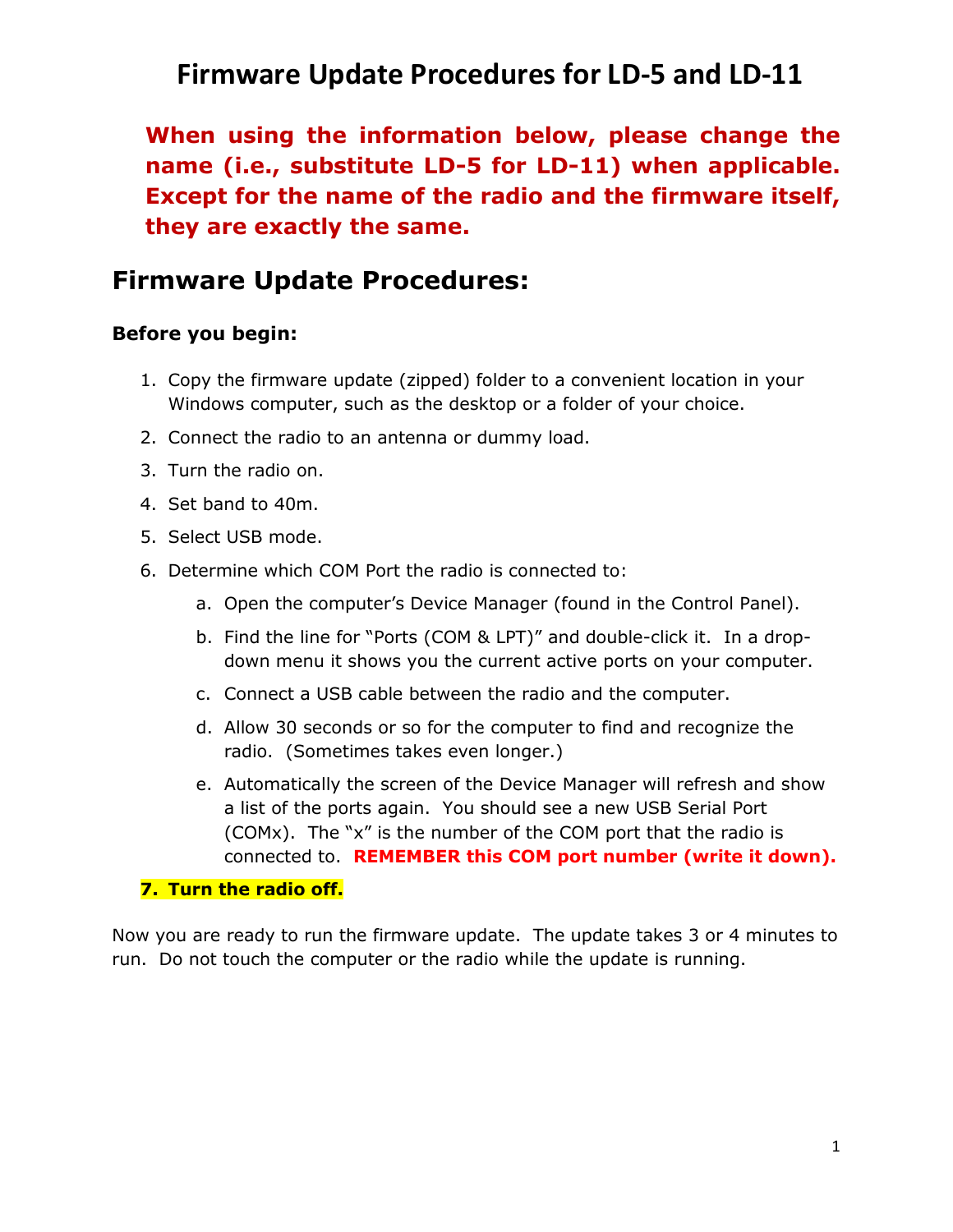# **Firmware Update Procedures for LD-5 and LD-11**

### **BEGIN UPDATE:**

- 1. Push the MENU button and hold it pushed, and then turn the radio while continuing to hold the MENU button pushed.
- 2. Continue holding the MENU button until you see a message on the screen that reads "MODE FIRMWARE UPDATE! Bootloader x.y.  $(x,y =$  version of the bootloader.
- 3. Locate the (zipped) firmware update folder on your desktop (or whatever location you stored it in).
- 4. Double-Click the firmware update folder. This will open the Winzip (or Winrar) application and show the folder and its contents. **Usually there are two files**, the update program (application) called "updatefirmwareX.Y.Z (LD 5), and the update software file itself (LD-5\_vX.YZ.fw) where X.YZ is the firmware version that will be uploaded to the radio.
- 5. Double click the application updatefirmwareX.Y.Z (LD-5).

| Update firmware 1.1            |         |      |  |
|--------------------------------|---------|------|--|
| $\blacktriangledown$<br>trx.fw |         | Open |  |
|                                |         |      |  |
|                                | UPDATE! |      |  |
|                                |         |      |  |

6. Click the tiny down-arrow to the left of trx.fw . This opens up a drop down menu showing the available COM ports.

|      | Update firmware 1.1 |                |      |           |
|------|---------------------|----------------|------|-----------|
| COM1 | trx.fw              |                | Open |           |
| COM5 |                     |                |      |           |
|      |                     | <b>UPDATE!</b> |      |           |
|      |                     |                |      | (EXAMPLE) |

7. Select the port that connects to the radio. This is the port you identified and wrote down in step 6e under "Before you begin". Click on this port. In the example here it is COM5. The next screen appears:

| Update firmware 1.1                                |                |      |  |
|----------------------------------------------------|----------------|------|--|
| trx.fw<br>COM <sub>5</sub><br>$\blacktriangledown$ |                | Open |  |
|                                                    |                |      |  |
|                                                    |                |      |  |
|                                                    | <b>UPDATE!</b> |      |  |